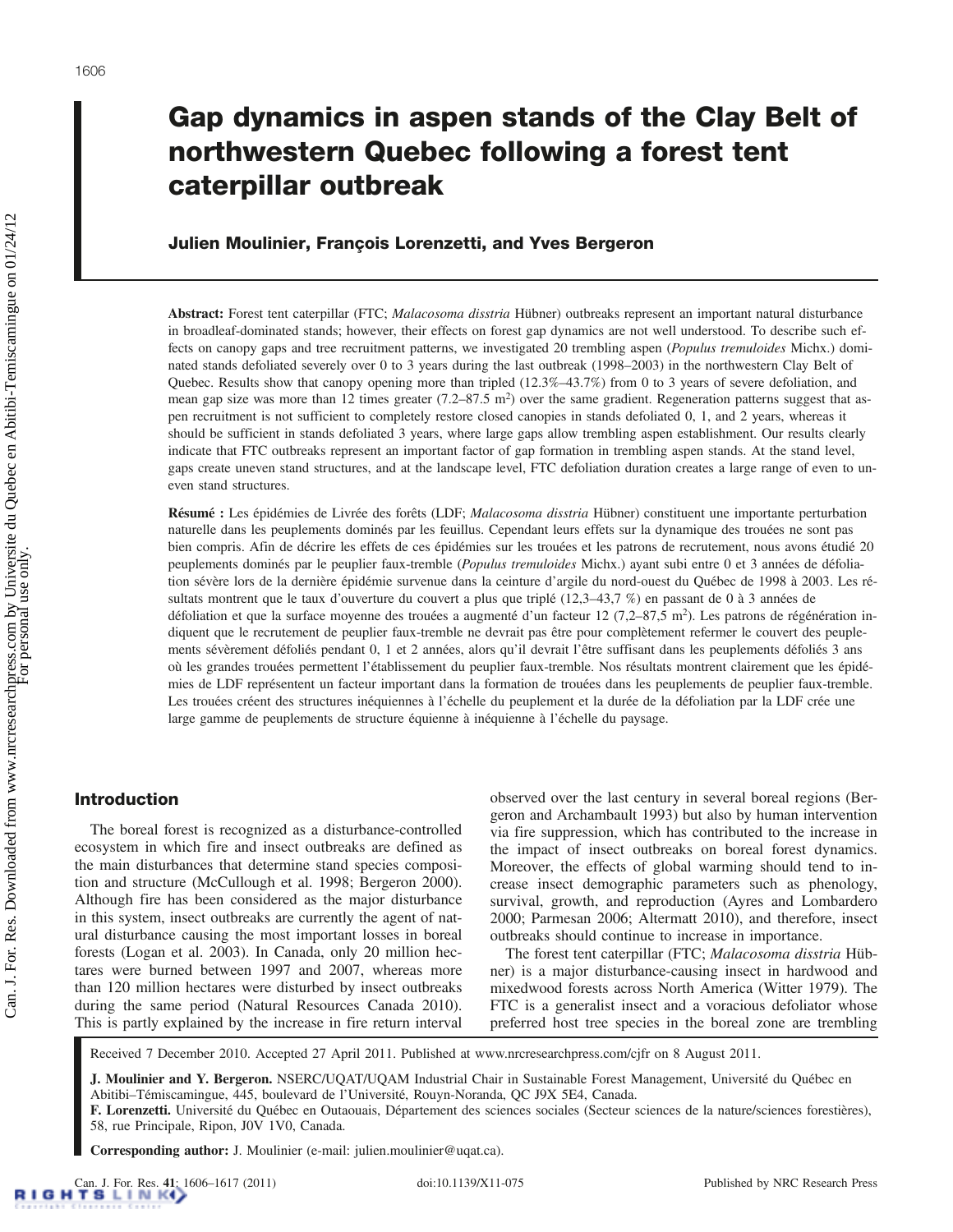aspen (Populus tremuloides Michx.), white birch (Betula papyrifera Marsh.), and balsam poplar (Populus balsamifera L.) (Witter 1979; Peterson and Peterson 1992). In Quebec and Ontario, FTC outbreaks are recurrent events with a periodicity of 9 to 13 years (Cooke and Lorenzetti 2006) that can occur as far north as 54° of latitude (Huang et al. 2008). Outbreaks usually last only 1–2 years, but local infestations may persist for up to 5 years (Cooke et al. 2009). Moreover, within three cores areas situated in Quebec and Ontario where six outbreaks were reported since 1938, Cooke et al. (2009) have demonstrated that individual outbreaks tended to last for  $2.6 \pm 0.5$  years. Severe defoliations have been shown to cause a reduction in radial growth (Hildahl and Reeks 1960; Hogg et al. 2002) and a consequent decrease in forest productivity (Bergeron and Charron 1994; Hogg and Schwarz 1999; Candau et al. 2002). Authors generally agree that defoliation reduces tree growth; however, defoliationcaused tree mortality appears to be a more complex, less understood, and controversial phenomenon. Indeed, tree mortality in defoliated stands is generally associated with other factors such as age (Brandt et al. 2003; Sutton and Tardif 2007), drought (Hogg et al. 2008), wood-boring insects (Hogg et al. 2002), or fungal pathogens (Brandt et al. 2003) rather than FTC defoliation (Churchill et al. 1964; Brandt et al. 2003; Man and Rice 2010). Tree mortality in stands severely defoliated over multiple years can extend for 6 to 10 years after the end of an FTC outbreak (Duncan and Hodson 1958; Churchill et al. 1964).

In the absence of large-scale disturbances in the boreal forest, stands dynamics is controlled by the creation of gaps (McCarthy 2001). Such gaps commonly originate from discrete disturbance events such as localized insect outbreaks or windstorms and by the senescence of trees. Gap dynamics theory aims at inferring forest stand dynamics by understanding patterns of tree recruitment in canopy gaps (see Shugart 1998). In boreal forest ecosystems of North America, gap dynamics is a research field that has recently gained more interest (Kneeshaw and Bergeron 1998; Cumming et al. 2000; McCarthy 2001; Hill et al. 2005). In the absence of an exogenous disturbance, small gap formation in early successional deciduous stages of the boreal forest is controlled mainly by the death of individual trees or small groups of trees. During this early stage, gap-phase replacement can maintain nearly pure deciduous stands but can also favour the recruitment of shade-tolerant species when coniferous trees are present in the subcanopy (Cumming et al. 2000; Hill et al. 2005). The presence of shrubby understory species such as hazel (Corylus cornuta), raspberry (Rubus idaeus), mountain maple (Acer spicatum), or alder (Alnus spp.) can limit hardwood regeneration, as well as delay conifer establishment. In late successional coniferous-dominated stages, spruce budworm (Choristoneura fumiferana (Clem.)) outbreaks drive the gap dynamics and allow the establishment of tolerant conifers in small gaps and the persistence of intolerant hardwood in large openings (Kneeshaw and Bergeron 1998).

Although these studies provide a good portrayal of the diverse gap dynamic patterns and trajectories of the boreal forest successional stages with the time since fire, there is still a real lack of knowledge on the impacts of FTC outbreaks on gap dynamics in deciduous stands. A more complete understanding of such outbreak effects on stand dynamics would be valuable (see also Man and Rice 2010), particularly in the present context in which sustainable forest management systems include the emulation of natural disturbance as the best management practice (Gauthier et al. 2008).

Resilience is an emergent property of a natural system that may be estimated from the magnitude of disturbance that this system can absorb without undergoing significant transformational change of its functions, structure, identity, and feedbacks (Holling 1973; Walker and Meyers 2004). In the forest ecosystem, it refers to the capacity to recover from severe disturbance such as fire, insect outbreaks, or logging to an original state. In this study, resilience after FTC defoliation in deciduous-dominated stands is estimated by the potential replacement of lost canopy trees so as to eventually regain a closed canopy structure. In other words, here we ask: Will aspen regeneration in gaps be sufficient to replace dead canopy trees after FTC outbreak?

Contrary to previous studies using typical stand-level analyses to describe FTC outbreak effects on stand dynamics (Churchill et al. 1964; Hogg et al. 2002; Man and Rice 2010), our theoretical approach was based on gap dynamics and patterns of regeneration at gap level to infer postoutbreak forest succession at the stand level. The main objective of this study was to provide a better understanding of the effect of severe FTC defoliations on gap formation in early deciduous stages of boreal succession. The second objective was to characterize the post disturbance tree recruitment response and evaluate stand resilience. Our major hypothesis was that the duration of the FTC disturbance should modify gap and tree recruitment patterns of trembling aspen stands. Our main predictions were as follows: (i) increased mortality of trembling aspen with increasing defoliation duration will increase the proportion of canopy gaps; (ii) gap area and proportion of large gaps (aggregated mortality) should increase with defoliation duration; and (iii) compared with small gaps, large gaps should provide better environments for recruitment and consequently have higher regeneration density. This study took place in the mixedwood boreal forest of northwestern Quebec 5 years after the last FTC outbreak (1998–2003) in stands dominated by trembling aspen that experienced severe defoliation over 0 to 3 years during the outbreak.

### Material and methods

#### Study area

The study area is located in Abitibi–Témiscamingue region, Quebec, Canada (48°N–48°50′N; 77°40′W–79°15′W). This area is situated within the Clay Belt, a vast physiographic region created by lacustrine deposits from the proglacial Lakes Barlow and Ojibway where clay soil dominates but organic soils and glaciofluvial deposits are also common (Veillette 1994). With less than 300 m of variation in elevation, the landscape is generally flat but punctuated by rocky outcrops and eroded morainic deposits forming hills (Bergeron et al. 1982). The climate is continental, with cold, dry winters and short, mild summers (average annual temperature, 1.2 °C; average annual precipitation, 918.4 mm; Environment Canada 2009). The region is mainly in the balsam fir – white birch bioclimatic domain (Saucier et al. 1998), which forms the southern limit of the coniferous boreal for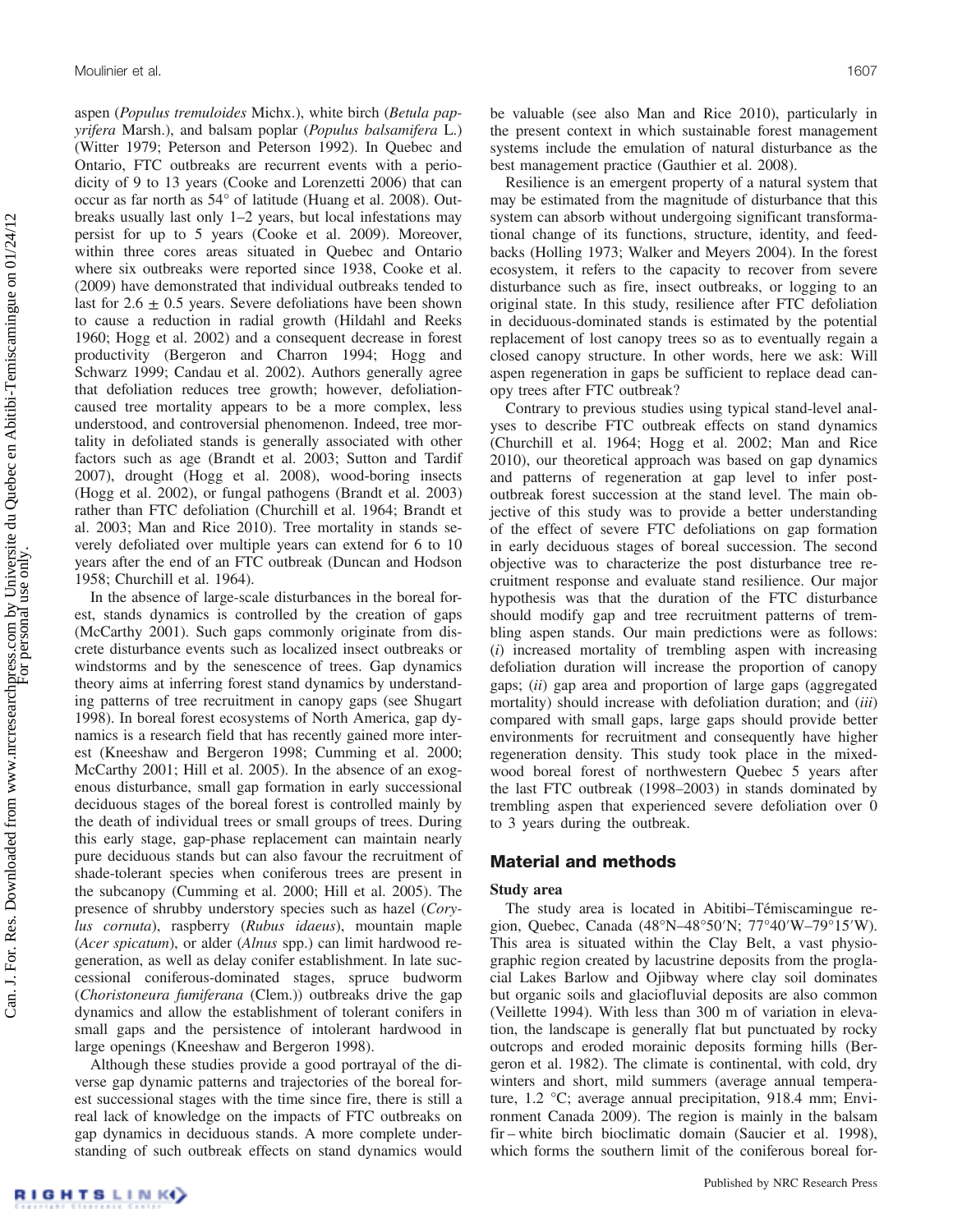est. Common tree species include balsam fir (Abies balsamea (L.) Mill.), trembling aspen (Populus tremuloides Michx), black spruce (Picea mariana (Mill.) BSP), white birch (Betula papyrifera Marsh.), white spruce (Picea glauca (Moench) Voss), and jack pine (Pinus banksiana Lamb.).

In this region, the most recent FTC outbreak occurred from 1998 to 2003. This was the sixth such event recorded since 1938. This last outbreak was exceptional for its extent, severity, and duration, unseen since the early 1950s. During the 1999–2002 period, annual aerial surveys were conducted by the Quebec Ministry of Natural Resources and Wildlife to quantify the severity and extent of the defoliation. In every survey, the proportion of foliage lost to defoliation in each stand was estimated and classified as low (1%–25%), moderate  $(26\% - 65\%)$ , or severe  $(66\% - 100\%)$ . Survey data were then digitized to generate georeferenced maps. The cumulative area disturbed during this last outbreak was approximately 1.4 million hectares, with a larger extent in 2001 of more than 0.9 million hectares. In the study area, 30% of the territory entirely escaped FTC defoliation, 38% was defoliated for 1 year, 24% for 2 years, 7% for 3 years, and less than 1% for 4 years.

#### Stands selection

Defoliation data from the aerial surveys were overlaid on digitized forest cover maps (1 : 20 000 scale) from the Quebec Ministry of Natural Resources and Wildlife using Arc-View 3.3 (ESRI, Redlands, California). Twenty deciduous stands (Appendix A, Table A1) dominated by trembling aspen were selected: no defoliation or control  $(n = 3)$  and after 1 year  $(n = 9)$ , 2 years  $(n = 5)$ , and 3 years  $(n = 3)$  of severe defoliation. To control for stand origin, all selected stands were classified as either originating from fire (dated between 1932 and 1959;  $n = 9$ ) or from clearcuts (dated between 1940 and 1963;  $n = 11$ ). Stand origin was determined by using forest cover maps that included harvest years, overlayed with fire history maps from the Quebec Ministry of Natural Resources and Wildlife. Drainage was moderate to imperfect, with low to nonexistent slopes in all stands. Analyses of cores sampled at breast height from 10 dominant canopy trees in each stand were used to confirm defoliation regimes and to determine mean stand age.

#### Stand measurements

Data acquisition in the field was carried out in July and August 2008. In each stand, one transect varying from 500 to 1100 m was established to evaluate the percentage of canopy opening. The start point of each transect was randomly assigned after applying a 50 m buffer to any open area such as a road, lake, wetland, or clearcut. At each metre along the transect, the overhead canopy cover directly above the stop point was visually inspected. The canopy was classified as closed if a virtual vertical line perpendicular to the transect intersected a live tree crown or as open if the line extended to the open sky because of the presence of one or more dead trees (following Kneeshaw and Bergeron 1998). Canopy opening at the stand level was subsequently calculated as the relative frequency of open canopy to total transect length (Runkle 1992). Natural large interstices between trees were also noted but not integrated in the calculation of canopy opening as they do not result from tree mortality. A total of

14.4 km of stand transects were surveyed: 6.2 and 8.2 km in fire- and clearcut-initiated stands, respectively, and 2.1, 6.5, 3.6, and 2.2 km in control stands and stands severely defoliated for 1, 2, and 3 years, respectively.

To understand predisturbance stand characteristics, three to five  $400 \text{ m}^2$  plots were also sampled in each stand under closed canopy at fixed intervals along the transect. Tree species composition basal area and stem density were measured in each plot (Appendix A, Table A1). In each plot, diameter at breast height (DBH) of all living trees > 9.9 cm was recorded, as well as species and status (suppressed, codominant, dominant). Mean height of stand was also approximated by randomly measuring 10 trees within each plot using a clinometer.

#### Gap characterization

A canopy gap is created by the death of an individual or a group of trees and is defined as the projection on the ground of the canopy opening. The expanded gap is the area circumscribed by the stems of the trees surrounding the gap and is usually larger than the gap itself (Runkle 1982). In each stand, gap characterization was performed on gaps encountered along the first one-third of the total transect length (232 gaps sampled out of 728). For circular-shaped gaps, measures of the longest and shortest perpendicular axes of canopy and expanded gaps were recorded. Multiple extra axis measurements were performed in the case of irregularshaped gaps. Dead trees within the gaps, referred to as gap makers, were counted, identified, measured (DBH), and classified as either standing dead, snapped, uprooted, or crowndamaged.

To measure the potential impact of gap size on the direct light reaching the forest floor, the gap diameter to canopy height ratio or sky view factor (Lieffers et al. 1999) was calculated for each gap. Because the maximum sun elevation decreases with increased latitude (Canham 1988), shadow length also varies with latitude and is 1.1224 times the canopy height on the summer solstice at the latitude of this study. This means that a gap must have a larger diameter than the height of the trees at its perimeter for direct sunlight to reach the forest floor.

#### Gap regeneration

Regeneration was inventoried in the 232 characterized gaps. An exhaustive count of regeneration by species was achieved in the smaller gaps (area  $< 100 \text{m}^2$ ), whereas three 2 m wide transects perpendicular to the north–south axis (north, center, south) were used for larger gaps. Regeneration was categorized in three height classes: suckers  $(<1$  m), saplings (1–2 m), and poles (2–5 m). The poles class was also referred to as gap fillers because they are likely to reach the canopy and to partially or completely close the gap. Because trembling aspen represented more than 80% of the total sampled regeneration (other species were balsam fir, black spruce, and white birch), results are only presented for this species. Aspen regeneration density was calculated for each gap in total and by height class. Finally, tree replacement probability was estimated per height classes as the ratio of the number of stems to the number of gap makers for each gap to estimate stand resilience capacity.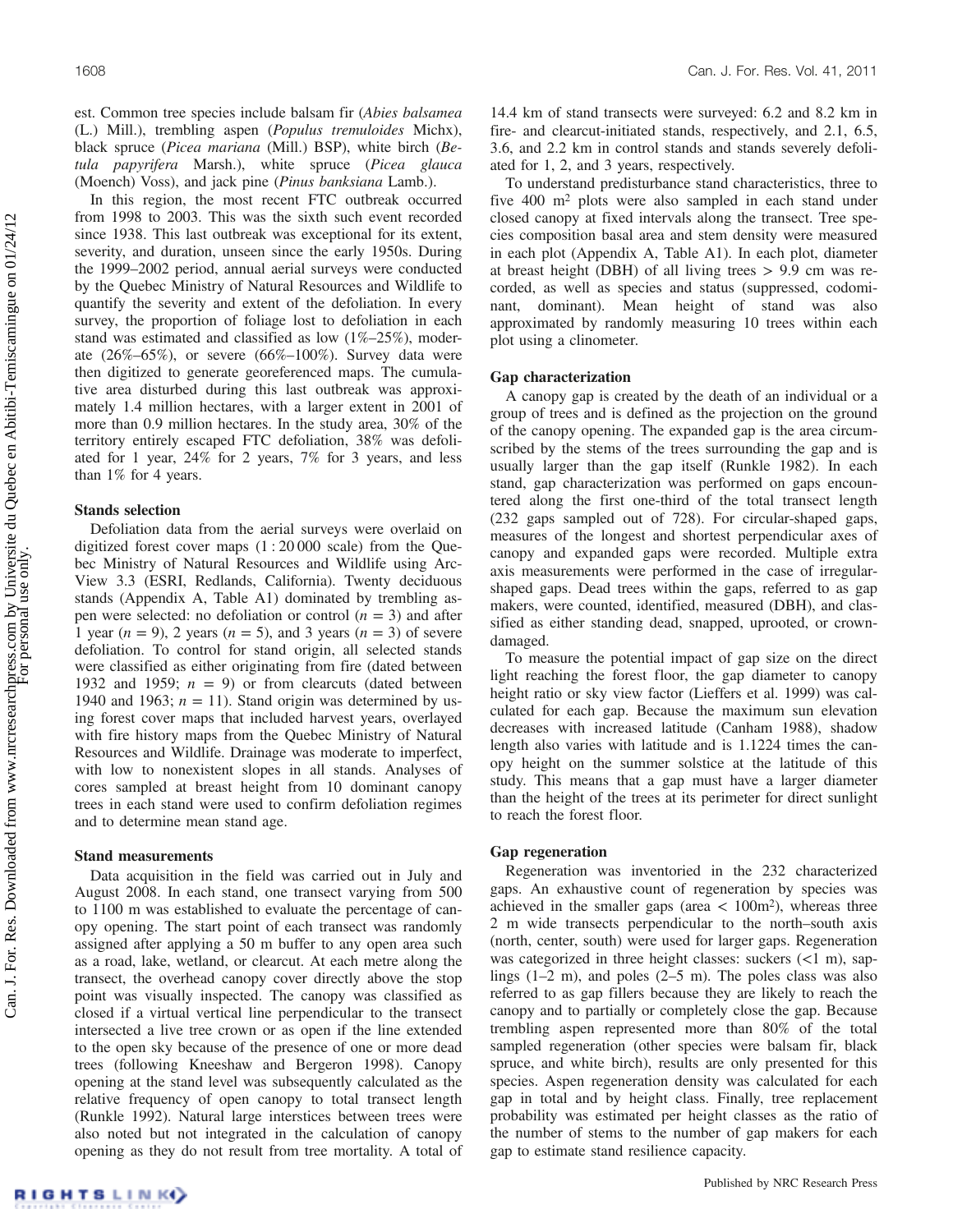#### Statistical analysis

#### Stand origin

Analysis of covariance (ANCOVA) was conducted to determine the effect of stand origin on gap characteristics using the number of years of severe defoliation as covariate. There was no significant effect of stand origin alone or in interaction with defoliation. This permitted simplification of statistical analysis from covariance models to linear regressions. Only the results of the latter are presented.

#### Canopy opening and gaps

Canopy opening, mean canopy gap size, mean expanded gap size, proportion of gaps with a single gap maker, number of gap makers per gap, and proportion of gap maker types were analyzed to determine stand-level changes in gap characteristics in relation to defoliation duration. Log transformations were performed on mean gap area and expanded gap area, and residuals were examined to ensure that statistical assumptions of normality and homoscedasticity were met. When extreme values were identified, analyses were tested without them to ensure that they did not represent a source of bias; however, no datum had to be removed.

Gaps were grouped in classes of  $25 \text{ m}^2$  increments of surface area, with upper class limits ranging from 25 to 950 m2. Comparisons of gap size class distributions between defoliation regimes were done using Kolmogorov–Smirnov tests. As we applied multiple comparisons, Bonferroni corrections were performed to adjust the significance level  $\alpha$  (0.05) to  $\alpha/n$  (0.008), with  $n (= 6)$  being the number of comparisons. The same analyses of distribution were performed with the sky view factor and DBH of gap makers. DBH were grouped into classes of 5 cm increments for gap makers and into classes of 0.1 increments for the sky view factor (the last class, 1.2, including all values  $> 1.1224$ ).

#### Regeneration

Linear mixed-effect models (Pinheiro et al. 2008) were used to analyze log-transformed regeneration density of trembling aspen as a function of defoliation duration, origin, gap area, and height class. We used model selection analyses to assess which factors significantly affected total gap regeneration density and regeneration density in each height class. We considered defoliation, origin, gap area, and the defoliation  $\times$ gap area interaction in all models, and we added defoliation  $\times$ origin for the first model and height class, gap area  $\times$  height class, and defoliation  $\times$  height class for the second model. Stand was considered as a random effect in both analyses and gap was added as random effect in the second. For each analysis, we formed sets of plausible models to identify which of the predictor variables and their interactions might explain patterns of regeneration density. The fit of the global model was assessed for each analysis, and models were compared using the second-order Akaike information criterion  $(AIC<sub>c</sub>)$  and the information theoretic approach presented by Burnham and Anderson (2002). We considered models with  $\Delta AIC_c$  values  $\leq 2$  to have strong support, and we also calculated model weights from the  $AIC_c$  values to indicate the level of support for each of the models considered (Burnham and Anderson 2002). Model averaging was performed to discriminate if a variable had a significant effect on regeneration density using all models in which the corresponding variable was present (Burnham and Anderson 2002). This enabled the computation of unconditional 95% confidence intervals for the variables of interest. Variables with confidence intervals excluding 0 were deemed good predictors of log-transformed regeneration density. Estimates obtained with this method have better precision and less bias than when based on a single model (Anderson et al. 2000).

The tree replacement probability was categorized in two classes  $( $0.5 \text{ or } >0.5$ ) and analyzed with mixed logistic re$ gression to test the effects of defoliation, origin, gap area, and height class and of the interactions gap area  $\times$  height class and defoliation  $\times$  height class using stand and gap as random effects. Log transformation of regeneration density and gap area were done for all analyses. All statistical analyses were performed using R software (version 2.10.1; R Development Core Team 2010).

#### Results

#### Gap characteristics

The mean percentage of canopy opening showed a significant positive relationship with defoliation duration ( $P < 0.01$ ; Fig. 1a) with an increase from 12.3% to 43.7% across the defoliation gradient (Table 1). Mean gap area and expanded gap area responded to defoliation by increasing 11.9 times and 3.7 times, respectively, and regression analysis showed a positive and significant effect of duration of defoliation on these two variables (Table 1; Figs.  $1b$  and  $1c$ ).

The mean proportion of gaps with a single gap maker was highest in control stands (28.3%) and decreased significantly with defoliation duration ( $P < 0.014$ ; Fig. 1d) to zero in stands defoliated for 3 years. The mean number of gap makers per gap increased significantly with defoliation duration (Fig. 1e), doubling from 0 to 3 years of severe defoliation (3.9 to 8.2 trees/gap). Gap makers were classified as snapped  $(69.4\%)$ , standing dead  $(22.9\%)$ , uprooted  $(4\%)$ , or crowndamaged (3.7%). Snapped trees significantly increased from control (47.9%) to stands with 3 years of defoliation (84.9%), whereas the proportion of standing dead and crown-damaged trees decreased with defoliation (Fig. 1f). Uprooted trees were not significantly related to defoliation duration ( $P = 0.344$ ; Table 1).

Analysis of gap patterns indicated that gap size distributions differed with duration of defoliation ( $P < 0.008$ ) except for stands defoliated for 2 or 3 years ( $P = 0.806$ ). Small gaps dominated the undefoliated stands, but the proportion of small gaps decreased with defoliation duration (Fig. 2a). On the other hand, the proportion of large gaps increased with defoliation duration, revealing that FTC disturbance changed gap size distribution patterns.

Distributions of the sky view factor also differed with defoliation duration ( $P < 0.008$ ), except for stands defoliated for 2 or 3 years ( $P = 0.725$ ). The frequency of gaps in the 1.2 ratio class increased with defoliation from 0% to 16% with increasing defoliation duration (Fig. 2b), demonstrating an increase in the proportion of gaps receiving direct sunlight at the forest floor with defoliation duration.

Analysis of the distribution of gap maker DBH classes showed no difference between control and stands defoliated 1 year  $(P = 0.243)$  and between stands defoliated 2 and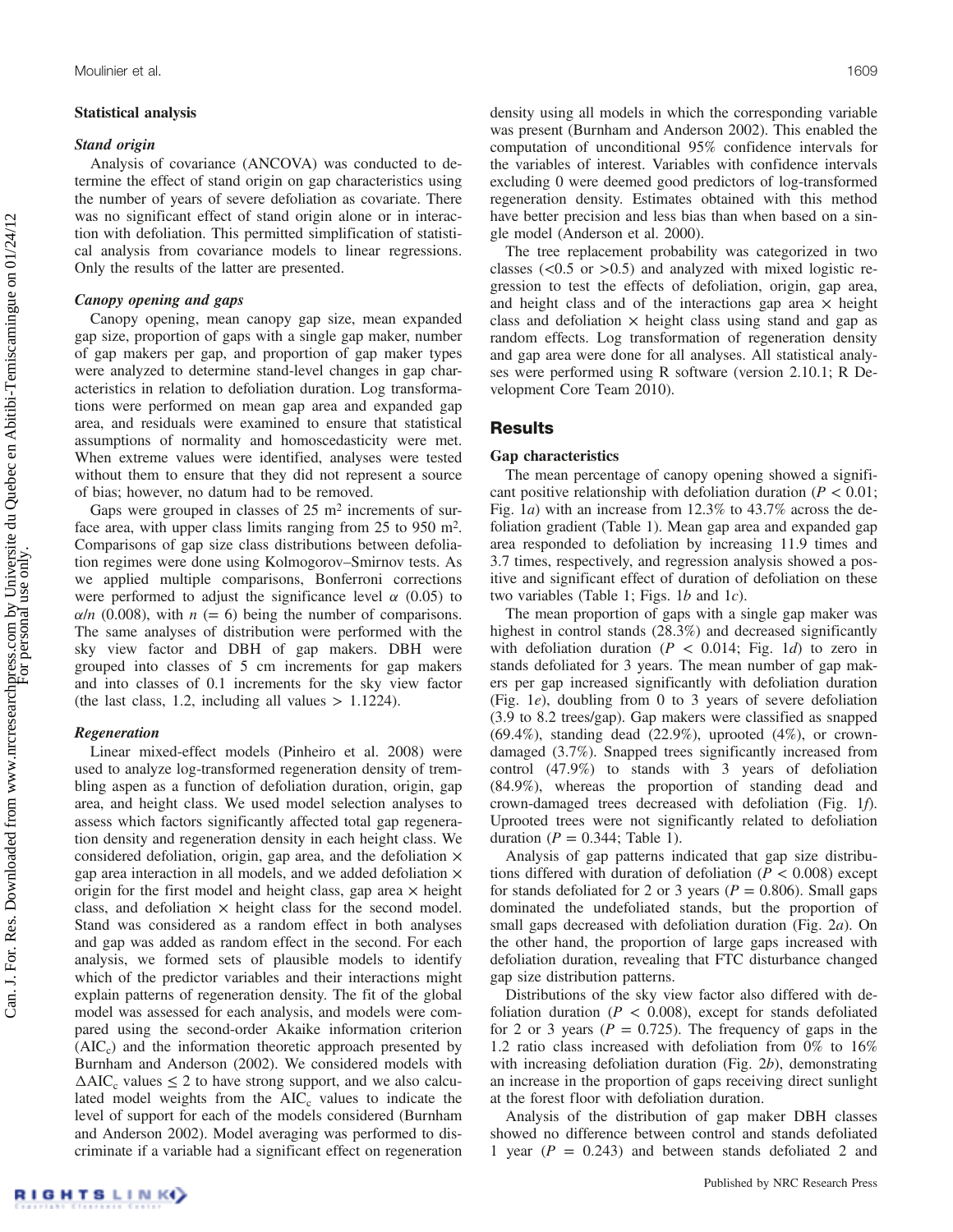a) $\frac{1}{5}$ b)  $\frac{6}{50}$  $\ddot{\bullet}$  $2.5\,$  $r^2$ =0.499, p<0.001  $\overline{40}$ Canopy opening (%)  $2.0$ Log gap area 8  $\frac{5}{1}$  $r^2$ =0.761,  $p$ <0.001  $\overline{20}$  $\frac{1}{2}$  $\ddot{\ddag}$  $\tilde{c}$  $0.5$  $0.0$  $\sim$  $\Omega$  $\overline{c}$  $\Omega$  $\overline{c}$ 3 3 Defoliation (years) Defoliation (years) c)  $\frac{6}{10}$ d)  $\mathbb{S}$ 2.5  $\overline{4}$ Log expanded gap area Single gap maker (%)  $2.0$  $\overline{30}$  $\frac{10}{10}$  $r^2$ =0.251,  $p$ =0.014  $r^2$ =0.564,  $p$ <0.001  $\gtrsim$  $\frac{0}{1}$  $\ddot{\phantom{a}}$  $\approx$  $\overline{0.5}$  $\frac{0}{0}$  $\epsilon$  $\frac{1}{2}$  $\overline{3}$  $\mathbf 0$ Defoliation (years) Defoliation (years) e)  $\frac{1}{2}$  $f)$  $\overline{5}$ Snapped  $\ddot{\theta}$  – Standing dead 8 Crown damaged -4 $r^2$ =0.664,  $p$ <0.001 Number of gap makers/gap  $\overline{c}$ 8 : Gap makers (%)  $\frac{16}{2}$  $\mathbb{S}^0$  $r^2$ =0.391, p<0.01  $\circ$  $r^2$ =0.495,  $p$ <0.001  $\frac{1}{2}$  $\Rightarrow$  $\bullet$  $\circ$  $\circ$ အိ၀  $\circ$ 20 Ю  $\ddagger$ I  $\circ$  $\Delta$ Δ  $r^2$ =0.173, p<0.038 1 8 Ä 食 ≜ €  $\subset$  $\circ$  $\frac{1}{2}$  $\frac{1}{2}$  $\overline{3}$  $\mathbf 0$  $\mathbf 0$  $\mathbf{1}$ 3 Defoliation (years) Defoliation (years)

Fig. 1. Relationship between defoliation duration and (a) canopy opening  $(\%)$ , (b) mean gap area (log-transformed), (c) mean expanded gap area (log-transformed), (d) gap with a single gap maker (%), (e) mean number of gap makers per gap, and (f) proportion of gap makers per status.

3 years ( $P = 0.168$ ), whereas all other comparisons were significantly different ( $P < 0.008$ ). This result indicates a shift in the size distribution of gap makers (Fig.  $2c$ ), with dead tree diameters increasing with defoliation duration.

#### Regeneration

Among the nine candidate models considered for total regeneration density, the one that provided the best fit to the data (AIC<sub>c</sub> weight  $(w_i) = 0.37$ ) was based on defoliation duration and gap area (Table 2). There were three other models with strong support ( $\triangle AIC_c \leq 2$ ), including all variables tested, alone or combined, and one interaction. These four first models accounted for 97% of the cumulative  $AIC_c$ weight (i.e., sum of the  $w_i$ ). Model averaging showed that total density of regeneration increased significantly with gap area (0.49  $\pm$  0.09), whereas none of the other variables was significant (Table 3).

The analysis of regeneration density by height class showed that only one of the 13 models considered had strong support, with a  $w_i$  of 0.92 (Table 2). Model averaging revealed significant effects of gap area  $\times$  height class and defoliation  $\times$  height class interactions on the density of aspen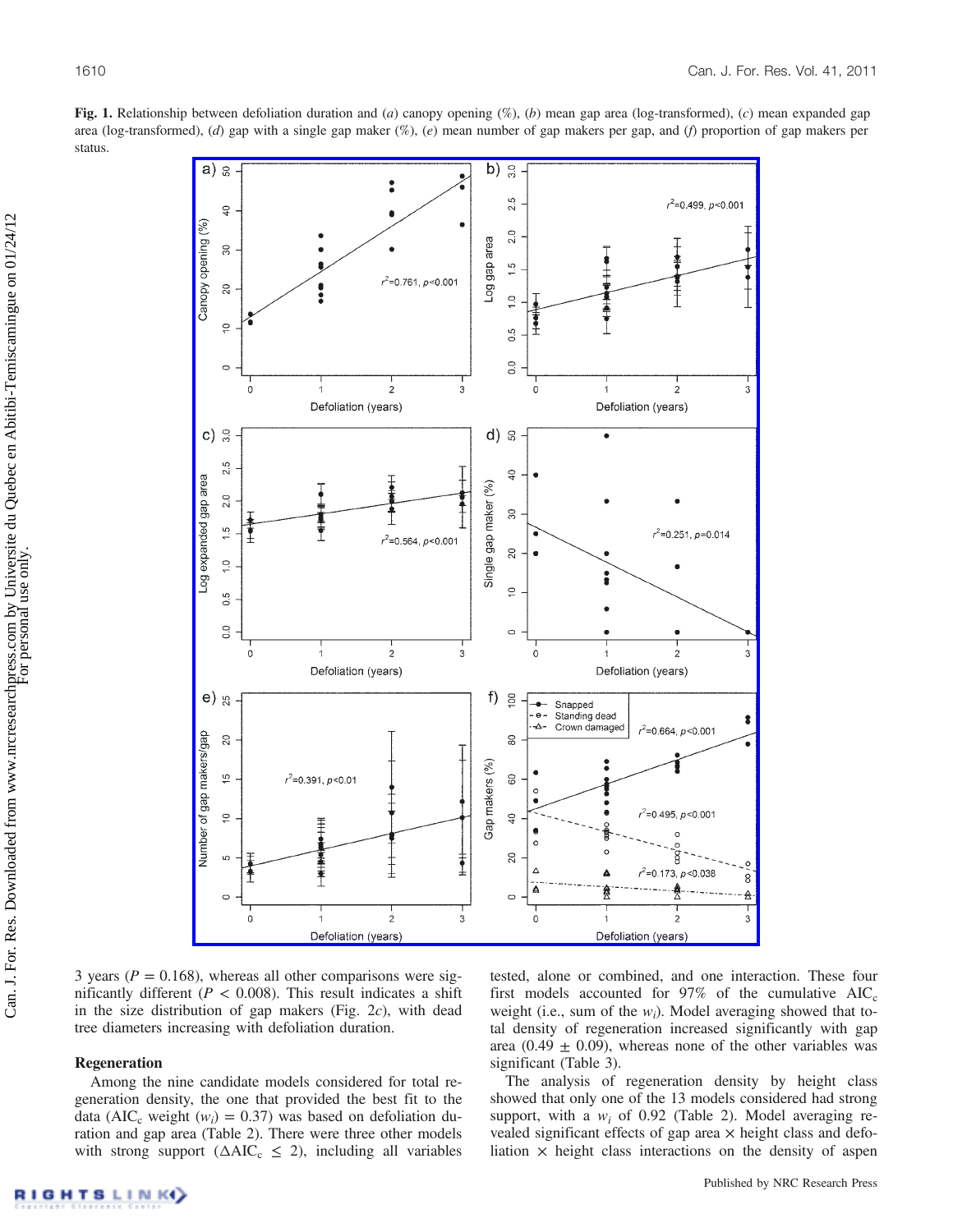Moulinier et al. 1611

Table 1. Summary of linear regression analyses testing the effect of defoliation duration (number of years of severe defoliation) on gap and gap maker characteristics at the stand level ( $n = 20$ ).

|            | $b_0$ | $b_1$   | $R^2$ | $F_{(1.18)}$ | $P(b_1)$ |
|------------|-------|---------|-------|--------------|----------|
| Gaps       |       |         |       |              |          |
| Co         | 12.97 | 11.53   | 0.761 | 61.51        | < 0.01   |
| Gap        | 0.88  | 0.26    | 0.499 | 19.90        | < 0.01   |
| EGap       | 1.66  | 0.21    | 0.564 | 25.64        | < 0.01   |
| Sgm        | 26.67 | $-8.87$ | 0.251 | 1.36         | 0.01     |
| Gap makers |       |         |       |              |          |
| Gm         | 3.97  | 2.07    | 0.391 | 13.19        | < 0.01   |
| Snp        | 45.14 | 12.44   | 0.664 | 38.49        | < 0.01   |
| Upr        | 4.50  | $-0.73$ | 0.049 | 0.94         | 0.34     |
| Crd        | 7.49  | $-2.19$ | 0.173 | 4.97         | 0.04     |
| Std        | 42.85 | $-9.52$ | 0.495 | 19.61        | < 0.01   |

Note: Co, canopy opening (%); Gap, gap area (log-transformed); EGap, expanded gap area (log-transformed); Sgm, single gap maker (%); Gm, mean number of gap makers per gap; Snp, snapped (%); Upr, uprooted (%); Crd, crown-damaged (%); Std, standing dead  $(\%)$ . Significant effects are shown in bold ( $P < 0.05$ ).

Fig. 2. Distribution of the relative frequency of (a) gap size, (b) sky view factor, and (c) gap makers diameter (DBH) for stands defoliated 0, 1, 2, and 3 years  $(n = 3, 9, 5, 3)$  during the last outbreak of forest tent caterpillar in the Abitibi region (1998–2003). Note that gap size was log-transformed and grouped into classes of 0.25 increments of log-transformed surface gap to draw Fig. 2a.



suckers (Table 3). The density of saplings (1–2 m) increased with gap area (0.42  $\pm$  0.09; Fig. 3*a*) and defoliation duration  $(0.30 \pm 0.12;$  Fig. 3b). The density of suckers  $(\langle 1m \rangle)$  and

poles (2–4 m) did not show any trend with gap size and defoliation duration, and the overlapping of their confidence intervals demonstrated that the density of suckers did not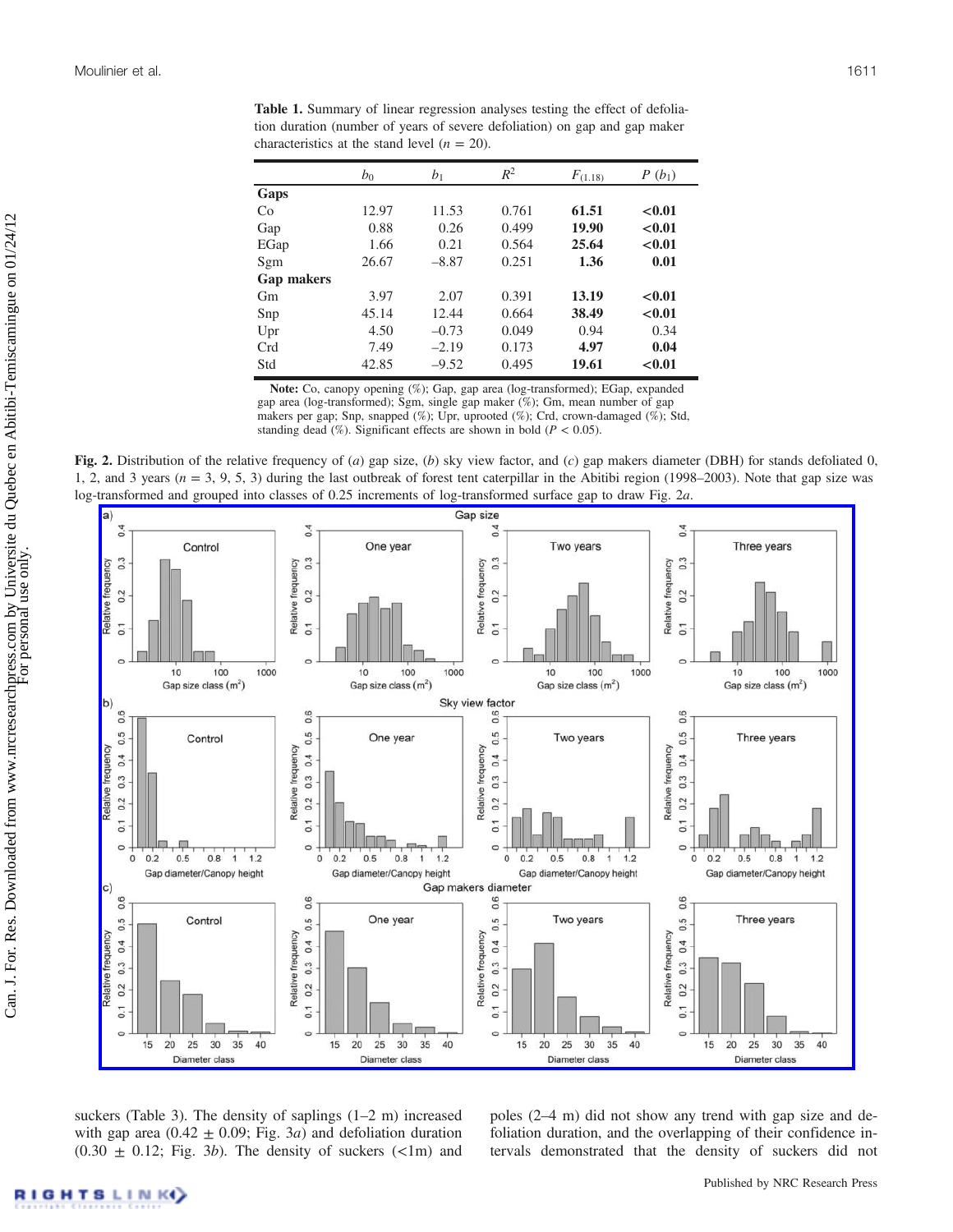| Model                                                          | K  | $AIC_c$ | $\triangle AIC_c$ | Wi   |
|----------------------------------------------------------------|----|---------|-------------------|------|
| <b>Total density model</b>                                     |    |         |                   |      |
| $Def + Gap$                                                    | 5  | 810.2   | 0.00              | 0.37 |
| Gap                                                            | 4  | 810.6   | 0.41              | 0.30 |
| $Def + Gap + [Def \times Gap]$                                 | 6  | 811.9   | 1.67              | 0.16 |
| $Def + Origin + Gap$                                           | 6  | 812.2   | 1.99              | 0.14 |
| $Def + Origin + Gap + [Def \times Gap + [Def \times Origin]$   | 8  | 815.8   | 5.65              | 0.02 |
| Height class density model                                     |    |         |                   |      |
| $Def + Origin + Gap + Hc + [Gap \times He] + [Def \times He]$  | 12 | 1013.8  | 0.00              | 0.92 |
| $Gap + Hc + [Gap \times Hc]$                                   | 8  | 1026.3  | 4.94              | 0.08 |
| $Def + Origin + Gap + Hc + [Def \times Gap] + [Gap \times He]$ | 11 | 1039.5  | 25.74             | 0.00 |
| $Def + Gap + Hc$                                               | 7  | 1055.5  | 39.94             | 0.00 |
| $Def + Origin + Gap + Hc$                                      | 8  | 1073.4  | 57.83             | 0.00 |

Table 2. Top-ranking models for analyses of total density and height class density of aspen regeneration. Only the five first models are shown for brevity.

Note: Def, defoliation duration; Gap, gap area; Hc, height regeneration class;  $\times$ , interaction; K, number of parameters;  $AIC_c$ , Akaike's information criterion corrected for small sample sizes;  $\triangle AIC_c$ ,  $AIC_c$  relative to the most parsimonious model;  $w_i$ , AIC<sub>c</sub> model weight.

> Table 3. Model-averaged parameter estimates, number of models used for model averaging  $(K)$ , standard errors  $(SE)$ , and  $95\%$  confidence intervals for the two analyses of aspen regeneration density: total density and height class density. Tested levels are shown in parentheses for qualitative covariates; reference level is poles (class 3).

|                                   |                |          |      | Confidence interval |       |
|-----------------------------------|----------------|----------|------|---------------------|-------|
|                                   | K              | Estimate | SE.  | Lower               | Upper |
| <b>Total density model</b>        |                |          |      |                     |       |
| Def                               | 5              | 0.31     | 0.17 | $-0.07$             | 0.68  |
| Origin (Fire)                     | 3              | 0.07     | 0.39 | $-0.70$             | 0.84  |
| Gap                               | 5              | 0.49     | 0.09 | 0.31                | 0.67  |
| $Def \times Origin$ (Fire)        | 1              | 0.09     | 0.38 | $-0.65$             | 0.84  |
| $Def \times Gap$                  | $\overline{c}$ | 0.06     | 0.10 | $-0.13$             | 0.45  |
| <b>Height class density model</b> |                |          |      |                     |       |
| Def                               | 5              | 0.14     | 0.13 | $-0.12$             | 0.39  |
| Origin (Fire)                     | 4              | 0.16     | 0.20 | $-0.23$             | 0.56  |
| Gap                               | 5              | 0.30     | 0.05 | 0.19                | 0.40  |
| Hc(2)                             | 4              | 1.43     | 0.10 | 1.23                | 1.64  |
| Hc(1)                             | $\overline{4}$ | 0.29     | 0.10 | 0.09                | 0.49  |
| $Def \times Gap$                  | $\overline{c}$ | 0.03     | 0.06 | $-0.08$             | 0.14  |
| Gap $\times$ Hc (2)               | $\overline{c}$ | 0.42     | 0.09 | 0.24                | 0.61  |
| Gap $\times$ Hc (1)               | 2              | 0.22     | 0.09 | 0.04                | 0.41  |
| Def $\times$ Hc (2)               | $\overline{c}$ | 0.30     | 0.12 | 0.06                | 0.53  |
| Def $\times$ Hc (1)               | 2              | 0.13     | 0.12 | 0.01                | 0.14  |

Note: Parameter estimates in bold correspond to terms with statistically significant effect. Def, defoliation duration; Gap, gap area; Hc, height regeneration class; Hc (1), suckers; Hc (2), saplings; Hc  $(3)$ , poles (reference level);  $\times$ , interaction.

significantly differ from that of poles (Figs. 3a, 3b). Total density and height class density analyses indicated that stand origin did not have a significant effect on aspen regeneration following FTC disturbance.

#### Replacement probability

The mixed logistic regression analysis (Table 4) reports a significant and positive effect of defoliation duration  $(P =$ 0.05) and gap area ( $P = 0.04$ ) on the replacement probability of gap makers. Results also showed that the replacement probability of saplings and suckers differed from that of poles  $(P < 0.01$ ; Table 4) and more than half of the tree replacement potential was represented by saplings (Figs. 4a, 4b). Finally, there was a contrasting pattern of replacement probability that was a function of defoliation duration. In stands that were not defoliated or in small gaps, less than 50% of gap makers would potentially be replaced, whereas this potential rises to more than 80% in most defoliated stands or in large gaps (Figs. 4a, 4b).

#### **Discussion**

#### Canopy, gaps, and tree mortality

Our study shows that FTC disturbance represents an im-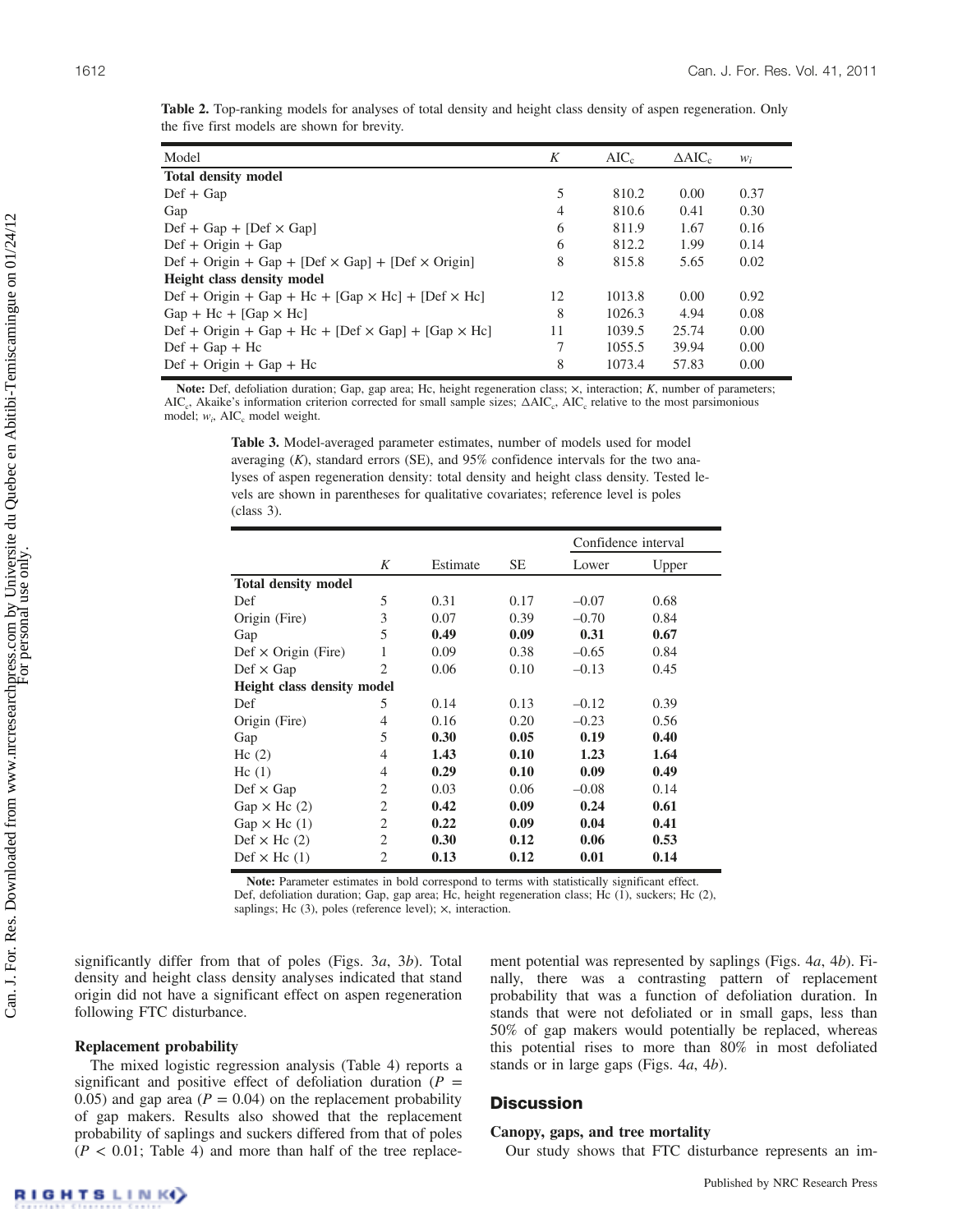



Fig. 4. Effect of (a) gap area and (b) defoliation duration on the replacement probability of dead trembling aspen by sucker roots of different height classes.



**Table 4.** Parameter estimates and standard errors (SE) with  $z$  values and  $P$ values from mixed logistic regression analysis describing replacement probability of trembling aspen considering defoliation  $\times$  height and gap area  $\times$  height interactions. Tested levels are shown in parentheses for qualitative covariates; reference level is poles (3).

| Parameter           | Estimate | SE.  | z value | $P$ value |
|---------------------|----------|------|---------|-----------|
| Intercept           | $-4.42$  | 0.78 | $-5.60$ | < 0.01    |
| Def                 | 0.73     | 0.36 | 1.94    | 0.05      |
| Origin (Fire)       | 0.47     | 0.51 | 0.93    | 0.35      |
| Gap                 | 0.84     | 0.41 | 2.03    | 0.04      |
| Hc(2)               | 2.27     | 0.57 | 3.84    | < 0.01    |
| Hc(1)               | 2.18     | 0.58 | 3.76    | < 0.01    |
| Def $\times$ Hc (2) | 0.11     | 0.34 | 0.34    | 0.73      |
| Def $\times$ Hc (1) | $-1.53$  | 0.40 | $-3.70$ | 0.30      |
| Gap $\times$ Hc (2) | 0.02     | 0.01 | 1.09    | 0.27      |
| Gap $\times$ Hc (1) | 0.01     | 0.01 | 1.63    | 0.11      |

Note: Parameter estimates in bold correspond to terms with significant effect

 $(P < 0.05)$ . Def, defoliation duration; Gap, gap area; Hc, height regeneration class;

Hc  $(1)$ , suckers; Hc  $(2)$ , saplings; Hc  $(3)$ , poles (reference level);  $\times$ , interaction.

portant factor structuring trembling aspen stands. The proportion of canopy openings observed in control stands compared well with those reported for young aspen stands (44–78 years) in Quebec (11.3%; Kneeshaw and Bergeron 1998), Ontario (14%; Hill et al. 2005), and Alberta (4%–19%; Cumming et al. 2000), although the proportion of canopy openings in stands severely defoliated for 2 or 3 successive years were more comparable with rates reported for 120-year-old (35%; Hill et al. 2005) and 124-year-old (32%; Kneeshaw and Bergeron 1998) aspen stands. Thus, our results indicate that FTC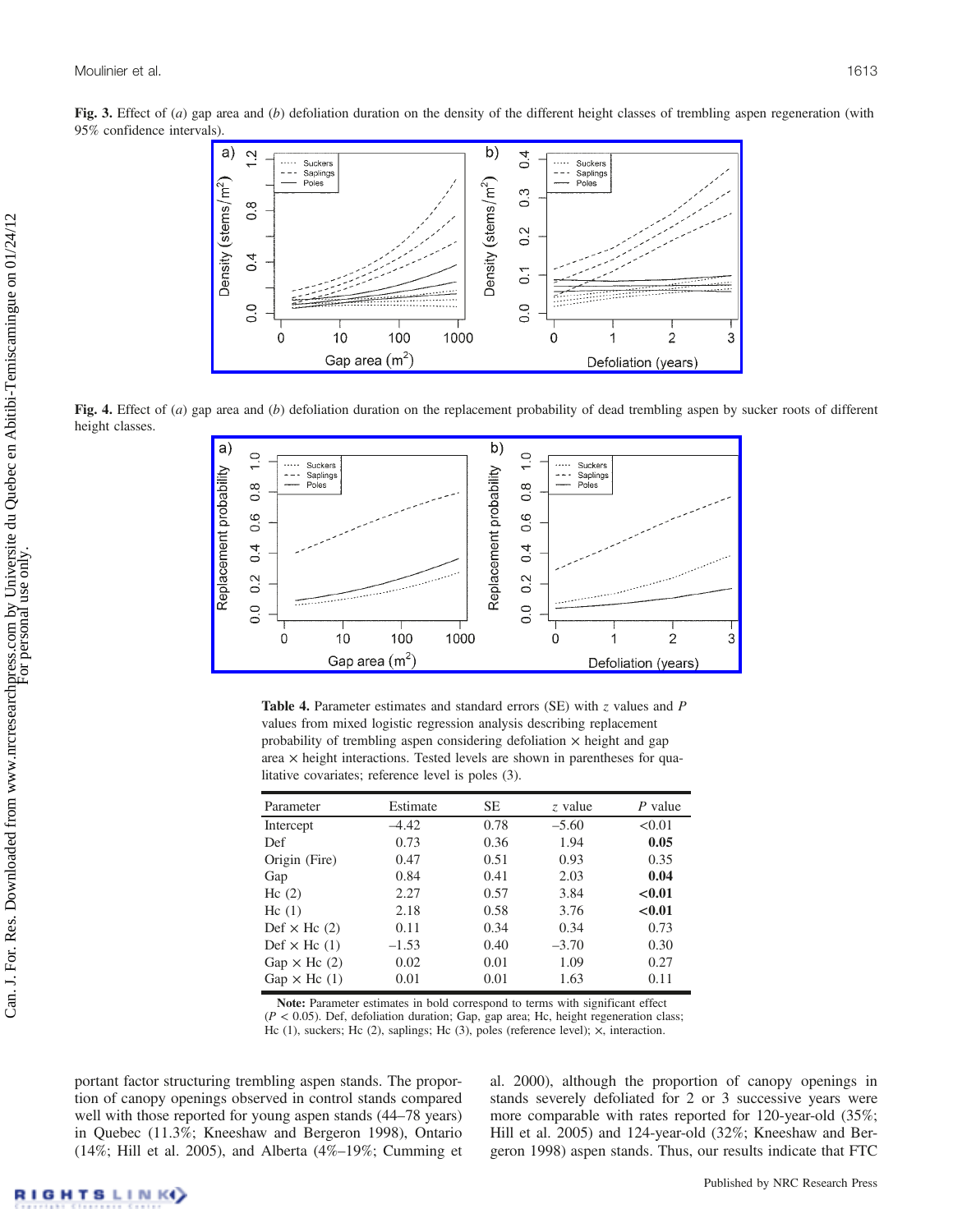defoliations play a significant role in canopy deterioration in deciduous stands, conferring canopy structural attributes of older stands to younger stands. These results also show that FTC outbreaks may explain an important part of the phenomenon of aspen dieback reported for the province of Quebec (Pothier et al. 2004).

The increase in gap size and in the number of gap makers per gap, as well as the decrease of the proportion of gaps with a single gap maker correlated with defoliation duration, are consistent results regarding the effects of FTC defoliations on gap dynamics. The small gaps observed in control stands, which originate from the mortality of isolated trees or of a small group of trees, are in accordance with the postfire gap dynamic reported in boreal young aspen stands (Kneeshaw and Bergeron 1998; Cumming et al. 2000; Hill et al. 2005). Inversely, the increase in the proportion of large gaps with defoliation duration confirms that exogenous factors such as insect outbreaks represent one of the main factors creating large canopy openings (Kuuluvainen 1994). Although our experimental design did not account for the spatial distribution of tree mortality, our observations confirm the aggregative patterns of aspen mortality described in postfire boreal mixedwood succession (Kneeshaw and Bergeron 1998). The decreasing proportion of gaps with a single gap maker with the increase in defoliation duration revealed that aggregative mortality of canopy trees was significantly amplified after repeated defoliations. Such aggregative mortality patterns have been proposed to be linked to the clonal establishment of aspen (Kneeshaw and Bergeron 1998), and several recent studies in aspen genetics and root grafting (Namroud et al. 2005, 2006; Jelínková et al. 2009) suggest that root connections represent an important factor in aggregated tree mortality and gap creation.

As reported in northeastern Ontario poplar stands (Man and Rice 2010), our results confirm that the increase in aspen mortality is closely related to defoliation duration (Fig. 1e). The response of gap maker diameter to defoliation duration (Fig. 2c) also confirms the results of Churchill et al. (1964), who associated an increase in mortality with dominant, codominant, and intermediate canopy trees rather than with suppressed ones. Our observations also corroborate Churchill et al.'s (1964) findings of no apparent and identifiable cause of mortality (e.g., fungal pathogens, wind, or insect borers) for the majority of dead trees for which mortality was regarded as resulting from FTC defoliation. The large number of snapped trees constitutes one of the most outstanding footprints of repeated severe FTC defoliations (Fig. 1f). Snapped trees generally result from wind breakage, but the low proportion of up-rooted trees (less than 4% of total gap makers) revealed that windstorm events were not associated with tree mortality, and contrary to our expectations, the increase in canopy opening did not affect the proportion of up-rooted trees. In aspen-dominated stands, fungal pathogens such as cankers and polypores are common cause of mortality and represent a contributing factor long after FTC outbreaks capable of increasing aspen mortality at a later time (Churchill et al. 1964; Hogg et al. 2002). Given the low evidence for such pathogens on gap makers (our personal observations), we think that fungal pathogens did not represent an important cause of mortality in our study and attribute the main part of tree death to FTC defoliation.

#### Regeneration and resilience

The picture that emerges from the study of aspen regeneration, 5 years after the collapse of the outbreak, is that saplings (1–2 m height class) dominate in all defoliated stands and in gaps larger than 10  $m<sup>2</sup>$  (Figs. 3*a*, 3*b*). Given height growth rates reported for aspen in the study area (close to 0.4 m/year during the first 10 years following establishment; Grondin et al. 2000), saplings in our study were likely recruited precisely at the time of the outbreak collapse. Poles (>2 m) established sometime during the outbreak itself, or even before. Their low density is typical of undisturbed stands (Bergeron and Charron 1994). Suckers (<1 m) thus appear to be the tail end of a single bout of recruitment induced by the FTC outbreak. As expected, aspen recruitment improved with gap size (Fig. 3a). Larger gaps with a sky view factor allowing for uninterrupted transmission of directbeam light at ground level increased in frequency with outbreak duration (Fig. 2b). Greater light incidence and ground temperature, which stimulates aspen root suckering (Peterson and Peterson 1992; Prévost and Pothier 2003; Frey et al. 2004), likely played a key role in the establishment of the observed sapling cohort. Thus, our results clearly show that FTC defoliation affects significantly aspen root suckering by creating large canopy openings and providing a better understory environment.

Driven by the density of aspen regeneration, the replacement probability indicates that canopy stand resilience increased significantly with gap size (Fig. 4a) and defoliation duration (Fig. 4b). It clearly appears that saplings will replace the main part of gap makers and will assume mainly canopy stand resilience. In large gaps, almost all of the gap makers will be replaced (quasi total resilience), whereas less than half of dead trees would potentially be replaced in small gaps (partial resilience). Also, the limited survival of stems in shaded environments should tend to decrease the predicted replacement probabilities, particularly in small gaps (Prévost and Pothier 2003). Because of the low regeneration density in control stands, replacement probability is also low. This indicates that in small gaps, regeneration would not compensate tree loss, and in the absence of large-scale disturbance and consequently gap formation, the canopy would tend to open over time (Hill et al. 2005). After 1 and 2 years of defoliation, more regeneration was present than in control stands, but the replacement probabilities appeared insufficient to provide complete resilience. Besides, if all suckers reached the canopy layer (and assuming the trees that survived defoliation persist), such disturbed stands would recover to a more open canopy than existed prior to disturbance. Inversely, the density of aspen regeneration in stands defoliated for 3 years showed that large gaps improved aspen recruitment enough to promote the replacement of all gap makers and a reestablishment of the stand canopy over time. The density of aspen regeneration in such stands is comparable with that reported after FTC defoliation in the understory of trembling aspen stands in northeastern Ontario (Man and Rice 2010).

Finally, although our study focused on aspen regeneration, we observed that independent of defoliation duration and gap size, shade-tolerant regeneration would in some cases contribute to canopy stand resilience (in the sense of maintaining a closed canopy) and canopy conversion (Man and Rice 2010). Our observations are consistent with the actual gap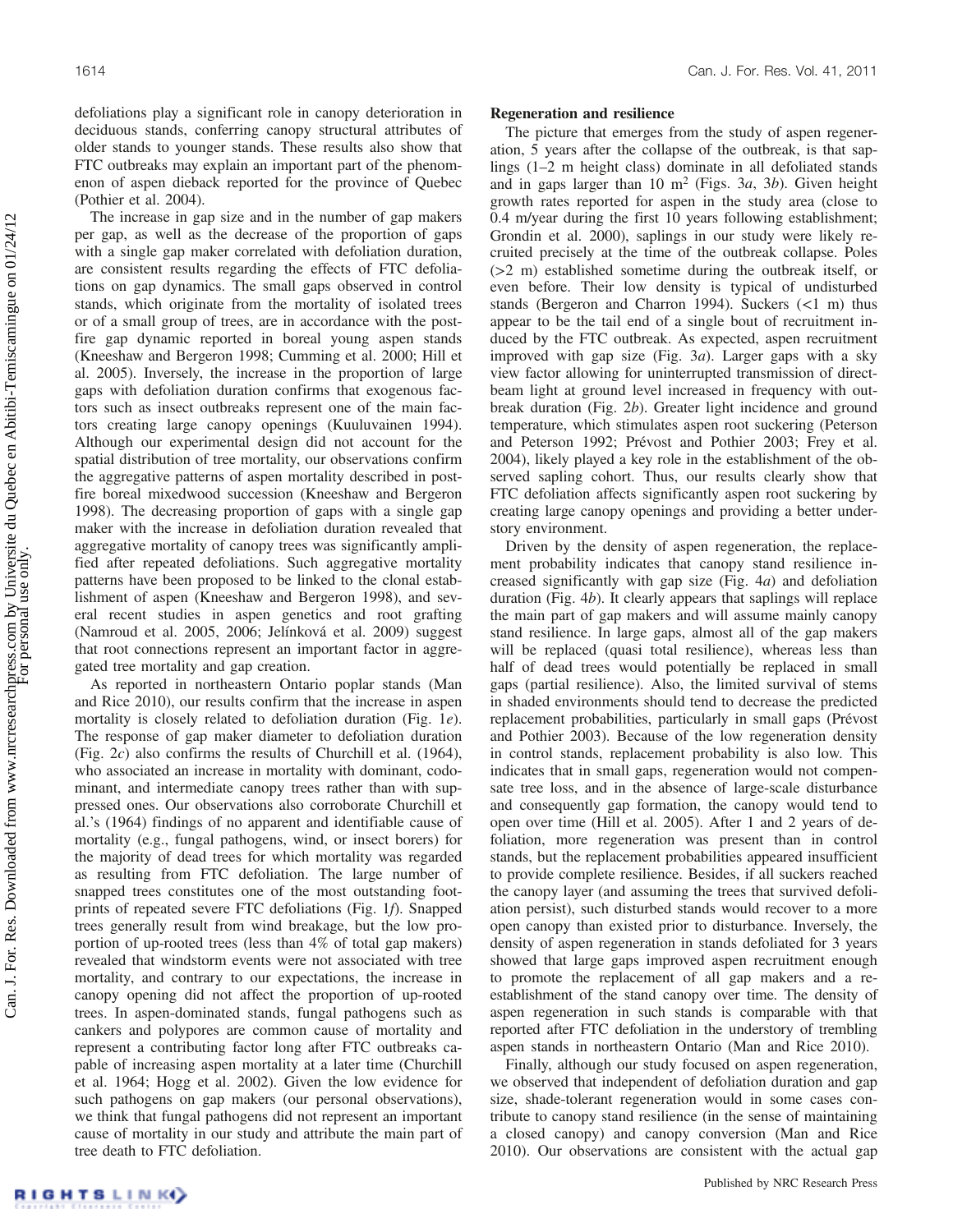RIGHTS LINKO

dynamics knowledge of the balsam fir – white birch forest succession of eastern Canadian boreal forest where, in absence of coniferous regeneration, trembling aspen regenerate in gaps and create multicohort aspen stands (Cumming et al. 2000). Thus, our results and observations confirm that factors creating gaps such as FTC disturbance favour the establishment of new cohorts of trembling aspen during trembling aspen – balsam fir transition (Bergeron 2000; Namroud et al. 2005). In absence of coniferous regeneration, it leads to pure trembling aspen stands with uneven structure (Cumming et al. 2000).

# Conclusion

This study is the first to describe gap and regeneration patterns in pure and nearly pure aspen stands following an FTC outbreak. Our results clearly show that FTC disturbance constitutes an important agent of gap formation in trembling aspen stands. The effect of defoliation duration results in profound changes in gap patterns and gap makers. The increase of canopy opening size in response to defoliation duration contributes to increases in aspen recruitment and stand resilience. Patterns of regeneration suggest that stands maintain a pure aspen composition even after multiple defoliations, but also that duration of FTC defoliation tends to generate a large range of uneven stand structures. In other words, gaps create uneven stand structure at the stand level and FTC defoliation duration creates both even-aged stands (short duration) and uneven-aged stands with multicohorts of trembling aspen (long duration). The expected persistence of pure aspen stands may delay the expected succession to dominance by tolerant coniferous species. Man and Rice (2010) estimated that 40 to 50 years were necessary for the regenerating aspen to mature in declined stands following FTC outbreaks. In other cases, such as old trembling aspen stands or mixed stands where shrub species and shade-tolerant regeneration are more represented in the understory, the postoutbreak gap dynamics and forest succession pathways may be different.

Finally, given that aspen stands in Abitibi exhibit a large range of age at which the onset of stand decline is observed (Pothier et al. 2004) and given that the FTC historical records for the region show patchiness in defoliation recurrence (Cooke and Lorenzetti 2006), the results presented here suggest that aspen stands as observed today follow, to different degrees, the footprints of past FTC outbreaks.

## Acknowledgements

We thank Daniel Charron and Marie-Hélène Longpré for their help in field logistics, Dominique Herman and Rebecca Libert for their field assistance, Marc Mazerolle, Centre d'étude de la forêt, for his statistical advice, Caroline Trudeau, Nicole Fenton, and anonymous reviewers for their helpful comments on the manuscript. We also thank Louis Morneau, Direction de la protection des forêts, Ministère des ressources naturelles et de la faune du Québec, for providing forest tent caterpillar defoliation maps. This study was supported by the Natural Sciences and Engineering Research Council of Canada – Fond Québécois de la Recherche sur la Nature et les Technologies – Université du Québec en Abitibi–Témiscamingue – Université du Québec à Montréal – Industrial Chair in Sustainable Forest Management.

## **References**

- Altermatt, F. 2010. Climatic warming increases voltinism in European butterflies and moths. Proc. R. Soc. Lond. B Biol. Sci. 277(1685): 1281–1287. doi:10.1098/rspb.2009.1910.
- Anderson, D.R., Burnham, K.P., and Thompson, W.L. 2000. Null hypothesis testing: problems, prevalence, and an alternative. J. Wildl. Manage. 64(4): 912–923. doi:10.2307/3803199.
- Ayres, M.P., and Lombardero, M.J. 2000. Assessing the consequences of global change for forest disturbance from herbivores and pathogens. Sci. Total Environ. 262(3): 263–286. doi:10.1016/ S0048-9697(00)00528-3. PMID:11087032.
- Bergeron, Y. 2000. Species and stand dynamics in the mixed woods of Quebec's southern boreal forest. Ecology, 81(6): 1500–1516. doi:10.1890/0012-9658(2000)081[1500:SASDIT]2.0.CO;2.
- Bergeron, Y., and Archambault, S. 1993. Decreasing frequency of forest fires in the southern boreal zone of Quebec and its relation to global warming since the end of the "Little Ice Age". Holocene, 3(3): 255–259. doi:10.1177/095968369300300307.
- Bergeron, Y., and Charron, D. 1994. Postfire stand dynamics in a southern boreal forest (Québec): a dendroecological approach. Ecoscience, 1: 173–184.
- Bergeron, Y., Camiré, C., Bouchard, A., and Ganglof, P. 1982. Analyse et classification des sols pour une étude écologique intégrée d'un secteur de l'Abitibi, Québec. Géographie Physique et Quaternaire, 36: 291–305.
- Brandt, J.P., Cerezke, H.F., Mallett, K.I., Volney, W.J.A., and Weber, J.D. 2003. Factors affecting trembling aspen (Populus tremuloides Michx.) health in the boreal forest of Alberta, Saskatchewan, and Manitoba, Canada. For. Ecol. Manage. 178(3): 287–300. doi:10. 1016/S0378-1127(02)00479-6.
- Burnham, K.P., and Anderson, D.R. 2002. Model selection and multimodel inference: a practical information-theoretic approach. 2nd ed. Springer-Verlag, New York.
- Candau, J.-N., Abt, V., and Keatley, L. 2002. Bioclimatic analysis of declining aspen stands in northeastern Ontario. Applied Research and Development, Ontario Ministry of Natural Resources, Sault Ste. Marie, Ont., For. Res. Rep. No. 154.
- Canham, C.D. 1988. An index for understory light levels in and around canopy gaps. Ecology, 69(5): 1634–1638. doi:10.2307/1941664.
- Churchill, G.B., John, H.H., Duncan, D.P., and Hodson, A.C. 1964. Long-term effects of defoliation of aspen by the forest tent caterpillar. Ecology, 45(3): 630–633. doi:10.2307/1936115.
- Cooke, B.J., and Lorenzetti, F. 2006. The dynamics of forest tent caterpillar outbreaks in Québec, Canada. For. Ecol. Manage. 226 (1–3): 110–121. doi:10.1016/j.foreco.2006.01.034.
- Cooke, B.J., Lorenzetti, F., and Roland, J. 2009. On the duration and distribution of forest tent caterpillar outbreaks in east-central Canada. J. Entomol. Soc. Ont. 140: 3–18.
- Cumming, S.G., Schmiegelow, F.K.A., and Burton, P.J. 2000. Gap dynamics in boreal aspen stands: is the forest older than we think? Ecol. Appl. 10(3): 744–759.
- Duncan, D.D., and Hodson, A.C. 1958. Influence of the forest tent caterpillar upon the aspen forests of Minnesota. For. Sci. 4: 71–93.
- Environment Canada. 2009. Canadian climate normals or averages 1971–2000. Environment Canada National Climate Data and Information Archive. Available from http://climate.weatheroffice. gc.ca/climate\_normals/index\_e.html.
- Frey, B.R., Lieffers, V.J., Hogg, E.H., and Landhausser, S.M. 2004. Predicting landscape patterns of aspen dieback: mechanisms and knowledge gaps. Can. J. For. Res. 34(7): 1379–1390. doi:10.1139/ x04-062.
- Gauthier, S., Vaillancourt, M.-A., Leduc, A., Grandpré, L.D., Morin, H., Drapeau, P., and Bergeron, Y. 2008. Aménagement écosysté-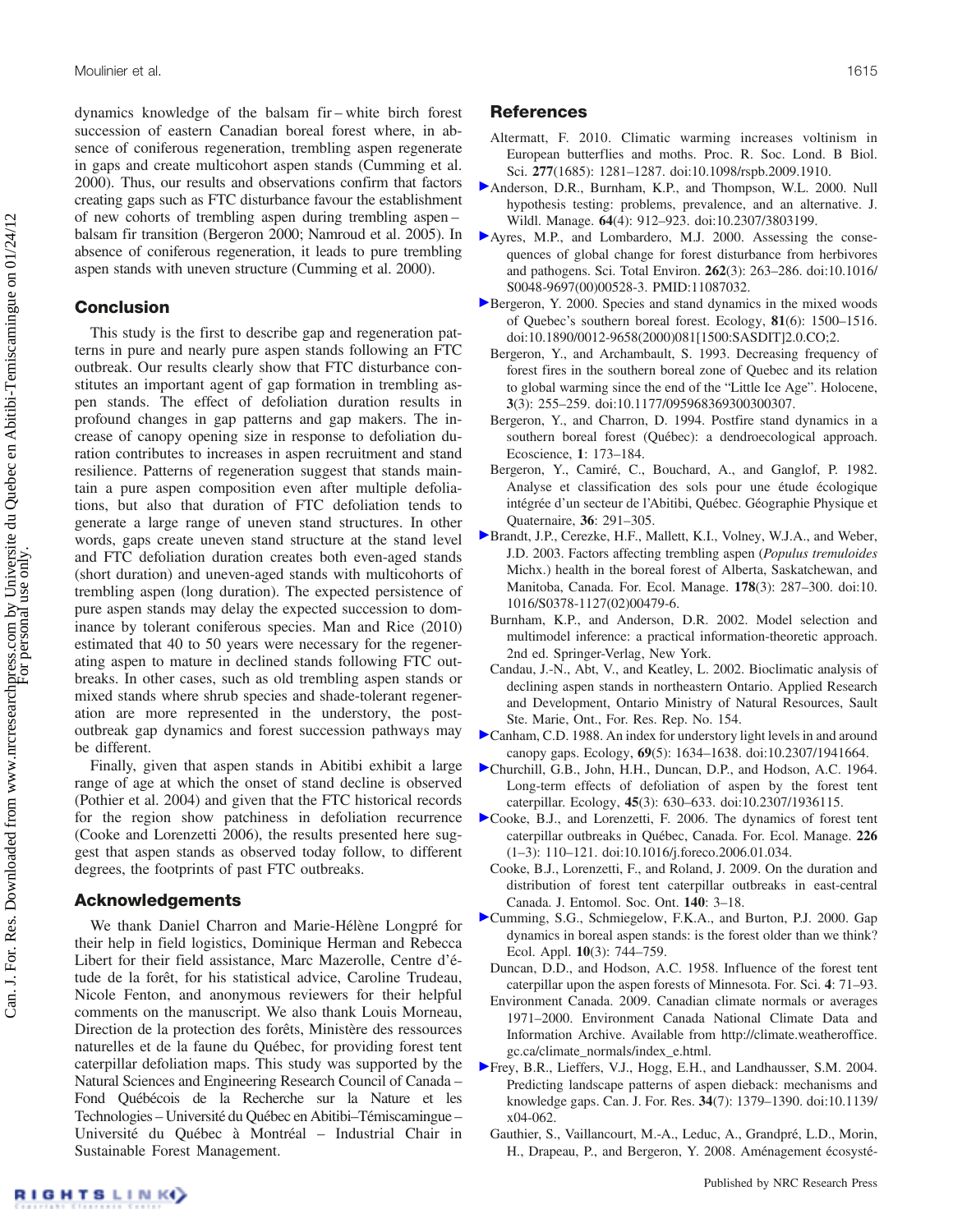mique en forêt boréale. Presses de l'Université du Québec, Québec (Québec), Canada.

- Grondin, P., Noël, J., Hotte, D., Tardif, P., and Lapointe, C. 2000. Croissance potentielle en hauteur et dynamique des espèces forestières sur les principaux types écologiques des régions écologiques 5a–6a (Abitibi). Ministère des Ressources naturelles du Québec, Québec, Rapport interne Nº 461.
- Hildahl, V., and Reeks, W.A. 1960. Outbreaks of the forest tent caterpillar (Malacosoma disstria Hbn.) and their effects on stands of trembling aspen in Manitoba and Saskatchewan. Can. Entomol. 92: 199–209. doi:10.4039/Ent92199-3.
- Hill, S.B., Mallik, A.U., and Chen, H.Y.H. 2005. Canopy gap disturbance and succession in trembling aspen dominated boreal forests in northeastern Ontario. Can. J. For. Res. 35(8): 1942– 1951. doi:10.1139/x05-126.
- Hogg, E.H., and Schwarz, A.G. 1999. Tree-ring analysis of declining aspen stands in west-central Saskatchewan. Canadian Forest Service, Northern Forestry Center, Edmonton, Alberta, Canada, Inf. Rep. NOR-X-359.
- Hogg, E.H., Brandt, J.P., and Kochtubajda, B. 2002. Growth and dieback of aspen forests in northwestern Alberta, Canada, in relation to climate and insects. Can. J. For. Res. 32(5): 823–832. doi:10.1139/x01-152.
- Hogg, E.H., Brandt, J.P., and Michaellian, M. 2008. Impacts of a regional drought on the productivity, dieback, and biomass of western Canadian aspen forests. Can. J. For. Res. 38(6): 1373– 1384. doi:10.1139/X08-001.
- Holling, C.S. 1973. Resilience and stability of ecological systems. Annu. Rev. Ecol. Syst. 4(1): 1–23. doi:10.1146/annurev.es.04. 110173.000245.
- Huang, J.G., Tardif, J., Denneler, B., Bergeron, Y., and Berninger, F. 2008. Tree-ring evidence extends the historic northern range limit of severe defoliation by insects in the aspen stands of western Quebec, Canada. Can. J. For. Res. 38(9): 2535–2544. doi:10.1139/ X08-080.
- Jelínková, H., Tremblay, F., and DesRochers, A. 2009. Molecular and dendrochronological analysis of natural root grafting in Populus tremuloides (Salicaceae). Am. J. Bot. 96(8): 1500–1505. doi:10. 3732/ajb.0800177. PMID:21628295.
- Kneeshaw, D.D., and Bergeron, Y. 1998. Canopy gap characteristics and tree replacement in the southeastern boreal forest. Ecology, 79 (3): 783–794. doi:10.1890/0012-9658(1998)079[0783:CGCATR] 2.0.CO;2.
- Kuuluvainen, T. 1994. Gap disturbance, ground microtopography, and the regeneration dynamics of boreal coniferous forests in Finland: a review. Ann. Zool. Fenn. 31: 35–51.
- Lieffers, V.J., Messier, C., Stadt, K.J., Gendron, F., and Comeau, P.G. 1999. Predicting and managing light in the understory of boreal forests. Can. J. For. Res. 29(6): 796–811. doi:10.1139/x98-165.
- Logan, J.A., Regniere, J., and Powell, J.A. 2003. Assessing the impacts of global warming on forest pest dynamics. Front. Ecol. Environ, 1(3): 130–137. doi:10.1890/1540-9295(2003)001[0130: ATIOGW]2.0.CO;2.
- Man, R., and Rice, J.A. 2010. Response of aspen stands to forest tent caterpillar defoliation and subsequent overstory mortality in northeastern Ontario, Canada. For. Ecol. Manage. 260(10): 1853–1860. doi:10.1016/j.foreco.2010.08.032.
- McCarthy, J. 2001. Gap dynamics of forest trees: a review with particular attention to boreal forests. Environ. Rev. 9(1): 1–59. doi:10.1139/a00-012.
- McCullough, D.G., Werner, R.A., and Neumann, D. 1998. Fire and insects in northern and boreal forest ecosystems of North America. Annu. Rev. Entomol. 43(1): 107–127. doi:10.1146/annurev.ento. 43.1.107. PMID:15012386.
- Namroud, M.C., Park, A., Tremblay, F., and Bergeron, Y. 2005. Clonal and spatial genetic structures of aspen (Populus tremuloides Michx.). Mol. Ecol. 14(10): 2969–2980. doi:10.1111/j.1365- 294X.2005.02653.x. PMID:16101767.
- Namroud, M.C., Leduc, A., Tremblay, F., and Bergeron, Y. 2006. Simulations of clonal species genotypic diversity — trembling aspen (Populus tremuloides) as a case study. Conserv. Genet. 7(3): 415–426. doi:10.1007/s10592-005-9051-3.
- Natural Resources Canada. 2010. Canada's forests. Statistical data. Available at http://canadaforests.nrcan.gc.ca/statsprofile/forest/ca? sid=q5k4sko2luuh1muca969o8u03c8qabpp.
- Parmesan, C. 2006. Ecological and evolutionary responses to recent climate change. Annu. Rev. Ecol. Evol. Syst. 37(1): 637–669. doi:10.1146/annurev.ecolsys.37.091305.110100.
	- Peterson, E.B., and Peterson, N.M. 1992. Ecology, management, and use of aspen and balsam poplar in the prairie provinces. Forestry Canada, Northwest Region, Northern Forestry Center, Edmonton, Alberta, Canada, Special Rep. No. 1.
- Pinheiro, J., Bates, D., DebRoy, S., Sarkar, D., and the R Development Core Team. 2008. The nlme package. Available at http://cran.stat.sfu.ca/.
- Pothier, D., Raulier, F., and Riopel, M. 2004. Ageing and decline of trembling aspen stands in Quebec. Can. J. For. Res. 34(6): 1251– 1258. doi:10.1139/x04-017.
- Prévost, M., and Pothier, D. 2003. Partial cuts in a trembling aspen conifer stand: effects on microenvironmental conditions and regeneration dynamics. Can. J. For. Res. 33(1): 1–15. doi:10. 1139/x02-147.
- R Development Core Team. 2010. R: a language and environment for statistical computing. Revised January 2010. R foundation for Statistical Computing, Vienna, Austria.
- Runkle, J.R. 1982. Patterns of disturbance in some old-growth mesic forests of eastern North America. Ecology, 63(5): 1533–1546. doi:10.2307/1938878.
- Runkle, J.R. 1992. Guidelines and sample protocol for sampling forest gaps. USDA Forest Service, Pacific Northwest Research Station, Portland, Oregon, General Technical Report PNW-GTR-283.
- Saucier, J.-P., Bergeron, J.-F., Grondin, P., and Robitaille, A. 1998. Les régions écologiques du Québec méridional. Troisième version. L'Aubelle, 124: S1–S12.
- Shugart, H.H. 1998. Terrestrial ecosystems in changing environments. Cambridge Studies in Ecology, Cambridge University Press, Cambridge, UK.
- Sutton, A., and Tardif, J.C. 2007. Dendrochronological reconstruction of forest tent caterpillar outbreaks in time and space, western Manitoba, Canada. Can. J. For. Res. 37(9): 1643–1657. doi:10. 1139/X07-021.
- Veillette, J.J. 1994. Evolution and paleohydrology of glacial Lakes Barlow and Ojibway. Quat. Sci. Rev. 13(9–10): 945–971. doi:10. 1016/0277-3791(94)90010-8.
	- Walker, B.H., and Meyers, J.A. 2004. Thresholds in ecological and social-ecological systems: a developing database. Ecology and Society, 9(2): article 3 (http://www.ecologyandsociety.org/vol9/ iss2/art3/).
- Witter, J.A. 1979. The forest tent caterpillar (Lepidoptera: Lasiocampidae) in Minnesota: a case history review. Great Lakes Entomol. 12: 191–197.

# Appendix A

Table A1 follows.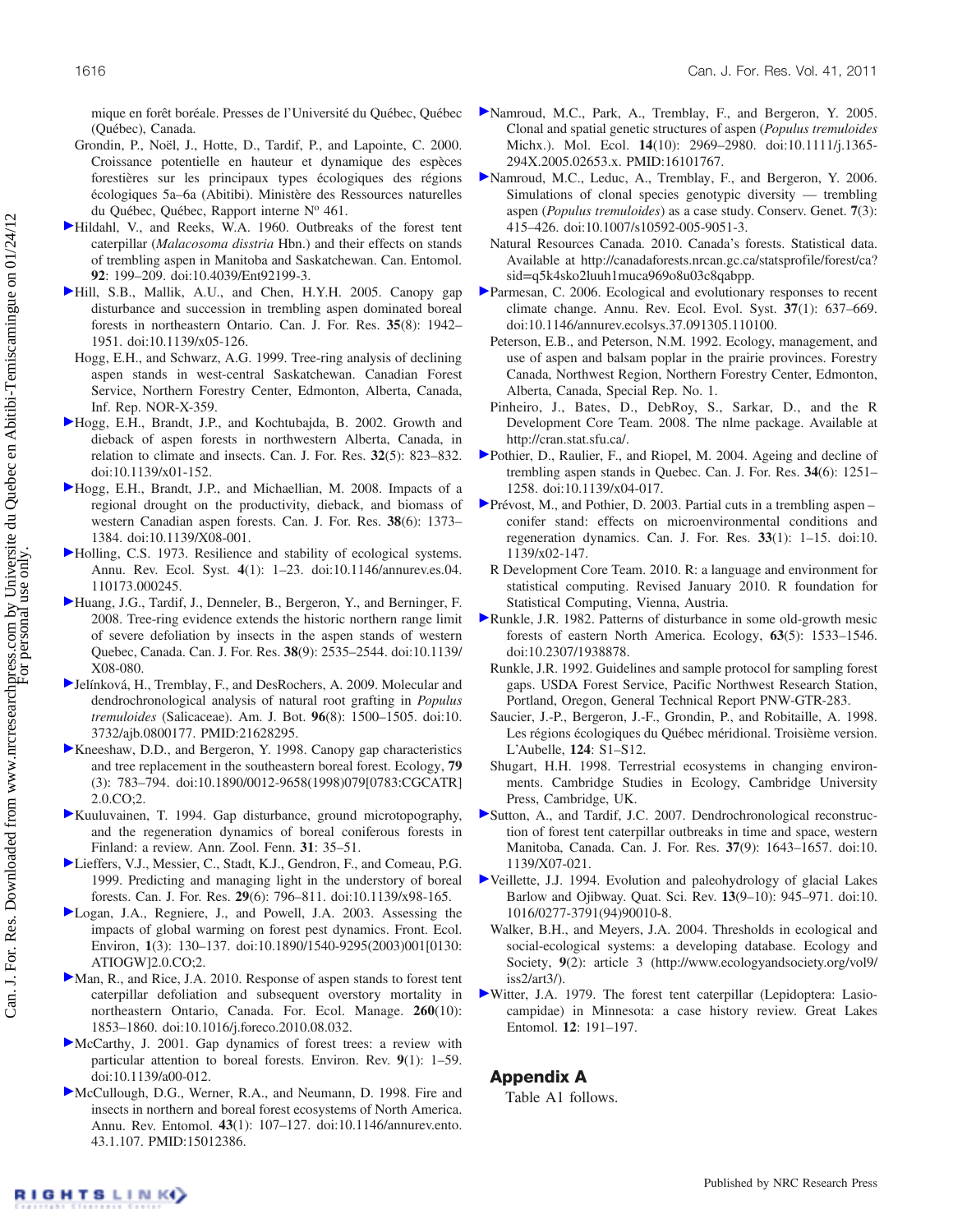Table A1. Description of the 20 investigated stands, including defoliation regime, origin, age, basal area, and stand density and composition.

|      |                                 |        |                |                          |                      | Composition $(\%)$ |                  |                  |                |          |                |                |
|------|---------------------------------|--------|----------------|--------------------------|----------------------|--------------------|------------------|------------------|----------------|----------|----------------|----------------|
| Site | Defoliation<br>duration (years) | Origin | Age<br>(years) | Basal area<br>$(m^2/ha)$ | Density<br>(stem/ha) | as                 | bf               | bs               | wb             | bp       | jp             | tk             |
| 1    | $\mathbf{0}$                    | cc     | 45             | 27.8                     | 1037                 | 99                 | $\theta$         | 1                | $\Omega$       | $\Omega$ | $\Omega$       | $\theta$       |
| 2    | $\Omega$                        | cc     | 55             | 35.8                     | 858                  | 85                 | $\mathbf{0}$     | 4                |                | 5        | 4              |                |
| 3    | $\Omega$                        | fire   | 50             | 36.8                     | 1450                 | 100                | $\overline{0}$   | $\theta$         | $\Omega$       | $\Omega$ | $\Omega$       | $\Omega$       |
| 4    |                                 | cc     | 68             | 27.7                     | 787                  | 86                 | $\overline{0}$   | 14               | $\Omega$       | $\Omega$ | $\Omega$       | $\Omega$       |
| 5    |                                 | cc     | 62             | 29.5                     | 766                  | 86                 | 9                | 5                | $\Omega$       | $\Omega$ | $\Omega$       | $\Omega$       |
| 6    |                                 | cc     | 61             | 25.2                     | 833                  | 100                | $\boldsymbol{0}$ | $\Omega$         | $\Omega$       | $\Omega$ | $\Omega$       | $\Omega$       |
|      |                                 | cc     | 53             | 25.3                     | 800                  | 95                 | $\mathbf{0}$     | $\overline{c}$   | $\Omega$       | 3        | $\Omega$       | $\Omega$       |
| 8    |                                 | fire   | 68             | 22.1                     | 650                  | 73                 | 13               | $\overline{0}$   | 4              | $\Omega$ | $\Omega$       | 10             |
| 9    |                                 | fire   | 50             | 17.6                     | 575                  | 100                | $\mathbf{0}$     | $\theta$         | $\Omega$       | $\Omega$ | $\Omega$       | $\Omega$       |
| 10   |                                 | fire   | 61             | 32.6                     | 783                  | 90                 | $\mathbf{1}$     | 3                | 6              | $\Omega$ | $\Omega$       | $\overline{0}$ |
| 11   |                                 | fire   | 76             | 42.7                     | 1050                 | 92                 | $\overline{0}$   | 5                | 3              | $\Omega$ | $\theta$       | $\Omega$       |
| 12   | 1                               | fire   | 57             | 24.3                     | 900                  | 74                 | $\boldsymbol{0}$ | $\boldsymbol{0}$ | 26             | $\Omega$ | $\overline{0}$ | $\Omega$       |
| 13   | $\overline{c}$                  | cc     | 62             | 30.0                     | 725                  | 93                 | $\overline{4}$   | 3                | $\Omega$       | $\Omega$ | $\Omega$       | $\Omega$       |
| 14   | $\overline{c}$                  | cc     | 52             | 25.7                     | 637                  | 73                 | 20               | 5                | $\overline{2}$ | $\Omega$ | $\Omega$       | $\Omega$       |
| 15   | $\overline{2}$                  | cc     | 53             | 25.6                     | 900                  | 88                 | 10               | $\theta$         | $\overline{2}$ | $\Omega$ | $\Omega$       | $\Omega$       |
| 16   | $\overline{2}$                  | cc     | 48             | 21.3                     | 500                  | 81                 | 3                | 15               | $\Omega$       |          | $\Omega$       | $\Omega$       |
| 17   | $\overline{c}$                  | fire   | 49             | 29.4                     | 875                  | 82                 | 10               | 4                |                | $\Omega$ | 3              | $\overline{0}$ |
| 18   | 3                               | cc     | 61             | 27.7                     | 716                  | 94                 | 3                | 3                | $\Omega$       | $\Omega$ | $\Omega$       | $\Omega$       |
| 19   | 3                               | fire   | 54             | 23.4                     | 541                  | 100                | $\boldsymbol{0}$ | $\theta$         | $\Omega$       | $\Omega$ | $\Omega$       | $\Omega$       |
| 20   | 3                               | fire   | 54             | 34.3                     | 1062                 | 100                | $\Omega$         | $\Omega$         | $\Omega$       | 0        | $\Omega$       | $\theta$       |

Note: cc, clearcut; as, trembling aspen; bf, balsam fir; bs, black spruce; wb, white birch; bp, balsam poplar; jp, jack pine; tk, tamarack.